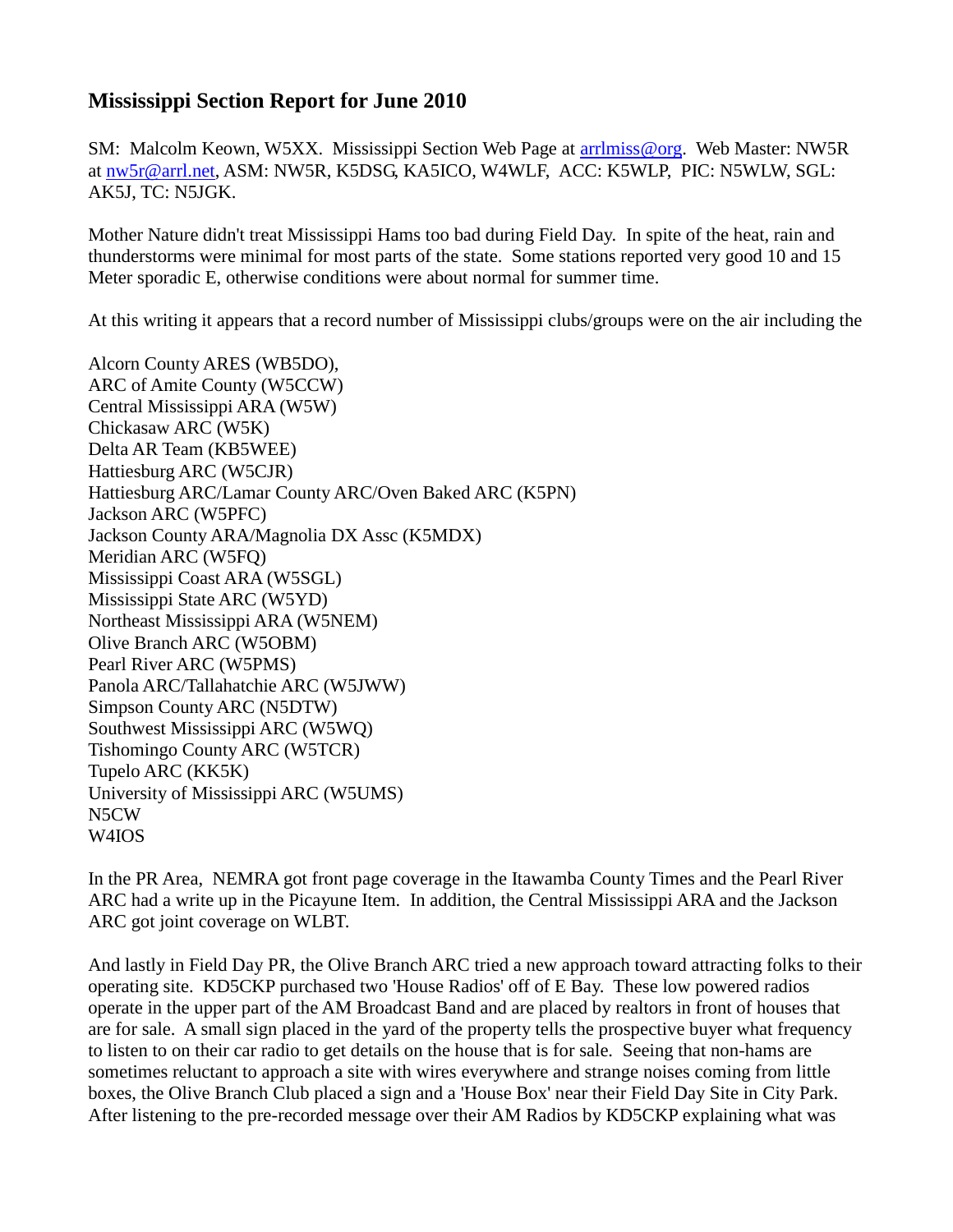going on at the Field Day Site, the Olive Branch Club had many more visitors than they would normally have had. Great Idea!

AD5IT has created a webpage to track how the folks in Mississippi did on Field Day at [http://sites.google.com/site/2010mississippifielddayscores/home.](http://sites.google.com/site/2010mississippifielddayscores/home) Check it out and submit your scores and pictures.

The results for the 2010 Mississippi QSO Party have been posted on the section web site. Those who submitted a log have already received the results via email. Certificates and plaques will soon follow by snail mail.

EC WX5N reports that the Tishomingo ARC was On the Air from the annual Jacinto Festival which is held in Southeast Alcorn County at an 1800's courthouse that was the county seat of old Tishomingo county which included what is now Alcorn, Prentiss, and Tishomingo counties. The Festival features political speaking, arts and crafts, bluegrass picking, and food booths. The TCARC had their EMCOMM trailer on display and sold 'slug burgers' as a fund raiser for the club. Those guys must have a lot of energy in that the Festival was the weekend following Field Day. Those up to the job were KD5YP, KF5FXR, KF5FXS, KU4WW, KJ4ISD, KE5LWY, and WX5N.

Welcome to the following new Assistant Emergency Coordinators: K5VD (Grenada), KB5SZJ (Lauderdale/Clarke), and KD5DHS (Yalobusha). Also welcome to KE5PTL, who will be taking over as Manager of the Metro Jackson ARES Net from N5DU. Thanks for your efforts, Mike!

Congratulations to KA5DON, who is the first Ham in Mississippi to complete the ARRL Public Service and Communications Management Course for Radio Amateurs (EC-016). This course is geared toward EMCOMM Management and is is an upgraded combination of the ARRL EC-002 and EC-003 EMCOMM courses plus requirements for completing many of the on-line EMCOMM related FEMA courses. Good work, Don!

Welcome to the following new hams in Mississippi in June: KF5HFZ, Jimmy – Gulfport; KF5HGM, Sarah – Laurel; KF5HGN, Sally – Jackson; KF5HGO, Jody – Laurel; KF5HIP, Chadwick – Olive Branch; KF5HLL, Elizabeth – Laurel; KF5HLM, Shirley – Sandersville; KF5HNP, Betsy - Iuka; KF5HNQ, Charles – Oxford; KF5HNR, Thomas – Pittsboro; KF5HNS, Walter – Oxford; KF5HOW, Dillon – Madison; KF5HQR, William – Ovett; KF5HQS, Jacquelyn – Laurel; KF5HRD, Robert – Senatobia, and KF5HXE, Patty – Pope. Welcome Aboard!

Normally at this place in the Monthly Section Report a listing is provided of license upgrades and new ARRL Members. The ARRL continues to under go a major software transition from the old web site to a new website. As a result this information is not available. I did find out that Mississippi ARRL Membership dropped by five to 1,053 in June. Keep working!

DEC/EC Monthly Reports: AE5FE (Lauderdale/Clarke), AD5IT (Grenada), WX5N (Prentiss and Tishomingo), KB5NMB (Itawamba), and KE5WJN (Pearl River).

Club Newsletter/Reports: Hattiesburg ARC (AC5E), Meridian ARC (W5MAV), Northeast Mississippi ARA (KB5NMB), and Pearl River ARC (N5WLW) .

Regret to report the passing of WA5DGO of Oxford.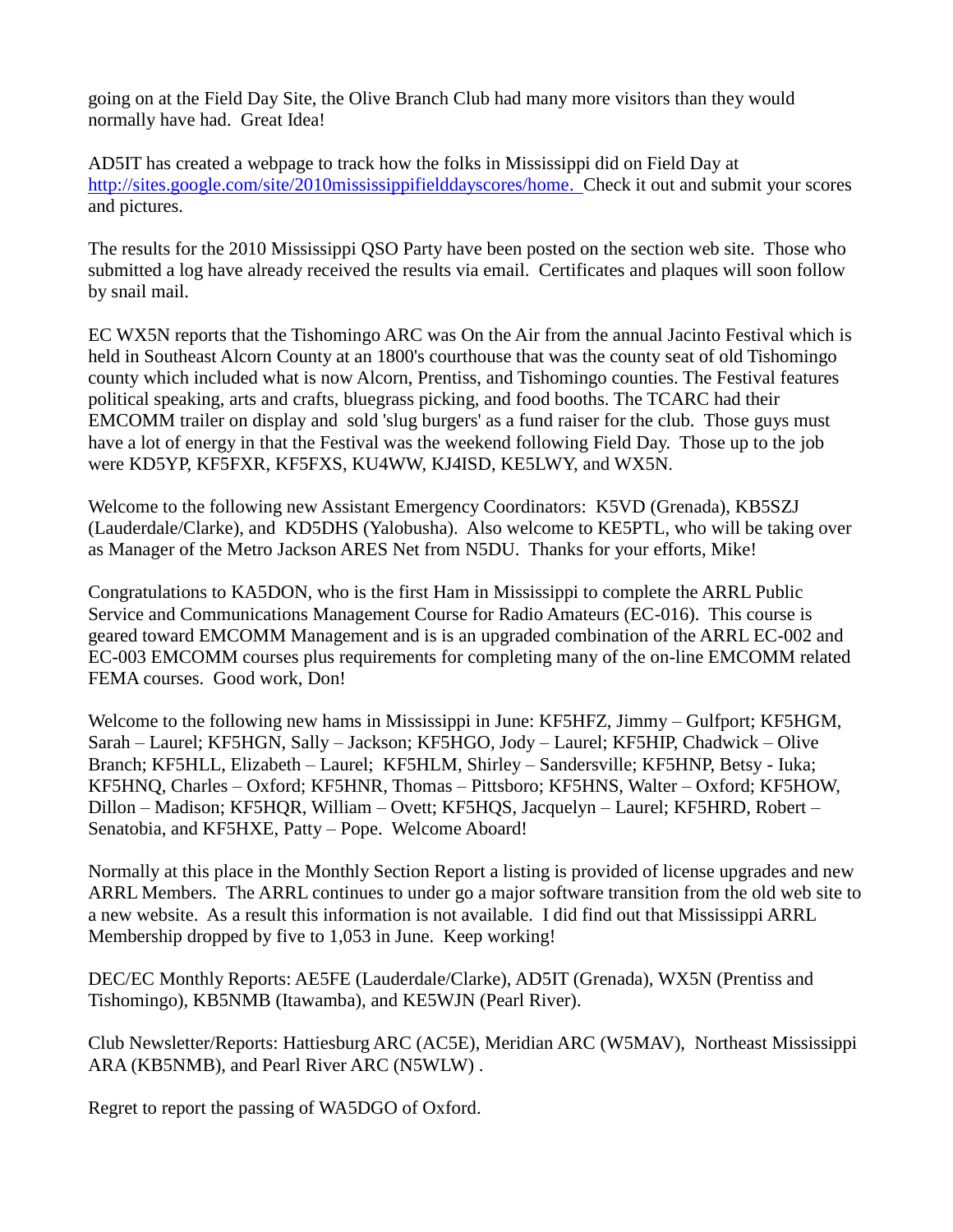HF Net reports - sessions/QNI/QTC (Net Manager) Magnolia Section Net 30/916/24 (K5DSG) MS Baptist Hams Net 4/14/0 (WF5F) MS Digital Traffic Net 9/20/2 (K5DMC) MSPN 30/2,364/38 (K5NRK) MS Slow Net 21/35/0 (W3TWD) MTN/OZK 30/147/18 (K4VIZ) VHF Net Reports - sessions/QNI/QTC (Net Manager) Booneville and Prentiss County 5/51/4 (WX5N) Capital Area Em Net 4/63/0 (K5XU) Grenada County ARES 4/35/0 (AD5IT), May Report : 4/36/0 Hattiesburg AEN 4/71/0 (K5MIQ) Itawamba County ARES 4/52/1 (KB5NMB) Jackson ARC Em Net 5/40/0 (N5DU) Jackson Co ARES Net 14/107/14 (K4GSG) Lowndes County ARC 4/33/0 (AD5DO) Magnolia DX Assn 5/87/0 (AE5JG) Meridian Area EN 5/64/0 (AE5FE) Metro Jackson ARES Net 4/46/0 (N5DU) MS Coast ARA Net 5/62/0 (K5KMU) Miss/Lou Em Net 4/27/0 (K5NRK) Southern MS YL Net 4/59/0 (KB5CSQ) SCMSG Info Net 5/49/0 (AE5JG) (Southern Coast Medical Support Group) Southern MS Friendship Net 22/172/0 (WB5OHN)